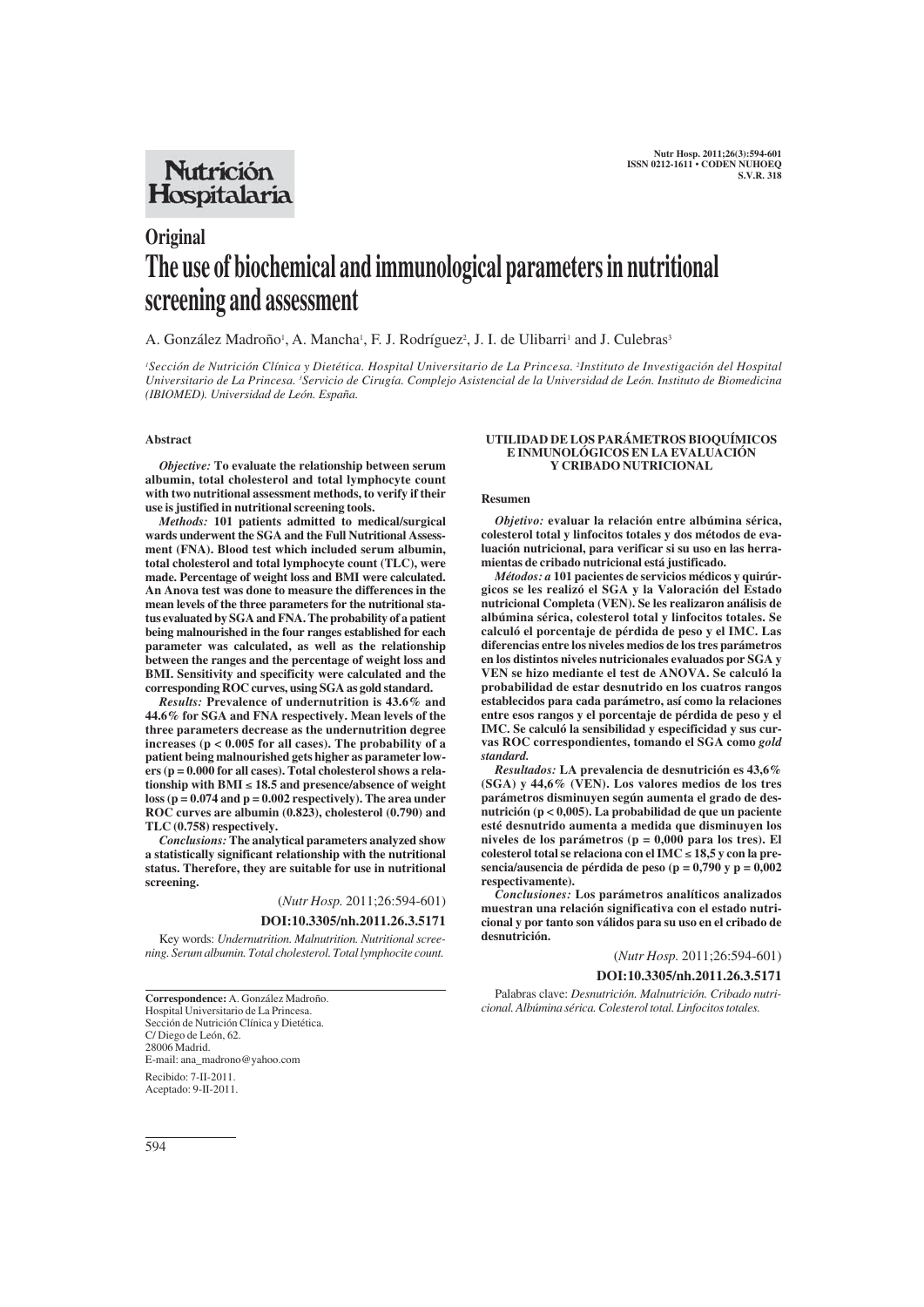#### **Abbreviations**

SGA: Subjective Global Assessment. FNA: Full Nutritional Assessment. TLC: Total Lymphocyte Count. BMI: Body Mass Index. ANOVA: Analysis of Variance. VEN: Valoración del Estado Nutricional. IMC: Índice de Masa Corporal. ASPEN: American Society of Parenteral and Enteral Nutrition. MNA: Mini Nutritonal Assessment. NRS-2002: Nutritional Risk Index 2002. MUST: Malnutrition Universal Screening Tool. BAPEN: British Association of Parenteral and Enteral Nutrition. ESPEN: European Society of Parenteral and Enteral Nutrition. NRI: Nutritional Risk Index. INA: Instant Nutritional Index. SENPE: Sociedad Española de Nutrición Parenteral y Enteral. Na: sodio. K: potasio. Cl: cloro. g/dL: gramos/decilitro. mg/dL: miligramos/decilitro, Cell/mL: células/mililitro. SD: Standard Deviation. AUC: Area Under de Curve. Alb: Albumin. Sens: Sensibility. Specf: Specificity. LOS: Length of Stay. UN: Undernutrition.

#### **Introduction**

For almost three decades, it has been recognized that hospital patients frequently present undernutrition or have a high probability of developing it due to their underlying disease and/or treatment received. The classic works, published in 1974 and 1976 by Bristian and col., reported that about 50% of patients admitted to a university hospital, in surgical and medical services, presented some degree of undernutrition varying from  $45\%$  to  $54\%$ .<sup>1,2</sup>

More recent studies continue to prove that the prevalence of undernutrition upon admission to hospital remains high, although the reported figures are quite variable and generally oscillate between 30% and 60%, depending on the diagnostic criteria employed and the specific population studied.<sup>3-9</sup>

Clinical undernutrition goes further than hospital undernutrition. It persists after discharge, extends length of stay and convalescence, increases sanitary costs and frequently leads to readmissions.10-16

There are many tools for nutritional screening and assessment. The most commonly used and widely validated are:

Subjective Global Assessment (SGA) suggested by ASPEN for nutritional Assessment.<sup>17</sup> the Mini Nutritional Assessment (MNA) developed for elderly patients,<sup>18</sup> Nutritional Risk Screening-2002 (NRS-2002),<sup>19</sup> and the Malnutrition Universal Screening Tool (MUST) developed by the Malnutrition Advisory Group of BAPEN,<sup>20</sup> all three recommended by the ESPEN to detect the prevalence of malnutrition.<sup>21</sup> All of them are based on different clinical information such as body mass index (BMI), weight loss, intakes changes, eating difficulties, severity of disease, etc.

In an ideal situation personnel in charge of the patient assess the nutritional risk using one of these screening tools, and when malnourished patients are identified they are referred to the nutritional unit or team, and a nutritional intervention is decided. In practice this is difficult to carry out due to the lack of staff and consciousness of personal in charge of the patient so hospital undernutrition remains under diagnosed and therefore not treated.

In the past, analytical parameters were frequently used in nutritional indexes, combined with other nutritional status parameters, and they proved to be valid and reliable for this purpose. However, in the last years, analytical parameters have not been used for nutritional screening because many authors argue that they reflect severity of desease rather than nutritional status.<sup>22</sup> Serum albumin and TLC are the most commonly used; the Nutritional Risk Index (NRI) is based on serum albumin and the ratio of actual to usual weight, $23$  the equation developed by Elmore includes serum albumin, TLC and  $%$  weight loss for nutritional screening,<sup>24</sup> the Instant Nutritional Assessment (INA) combines both serum albumin and TLC for the screening.25

The aim of this study was to evaluate the relationship between serum albumin, total cholesterol and total lymphocyte count with different nutritional assessment methods and to verify if they are valid to be used in nutritional screening tools.

#### **Methods**

## *Subjects*

The study was carried out in Hospital Universitario de la Princesa, a 500 beds hospital, only for adults, with approximately 17,000 patients admitted per year. Inclusion and exclusion criteria are as follows: 101 patients were randomly selected from all departments except from Psychiatric, Hemodialysis and Intensive Care Units. Patients with no routine analysis done during their first week of hospitalization, those who were admitted for a diagnostic test or a short term stay, or those who didn't sign the inform consent were excluded from the study.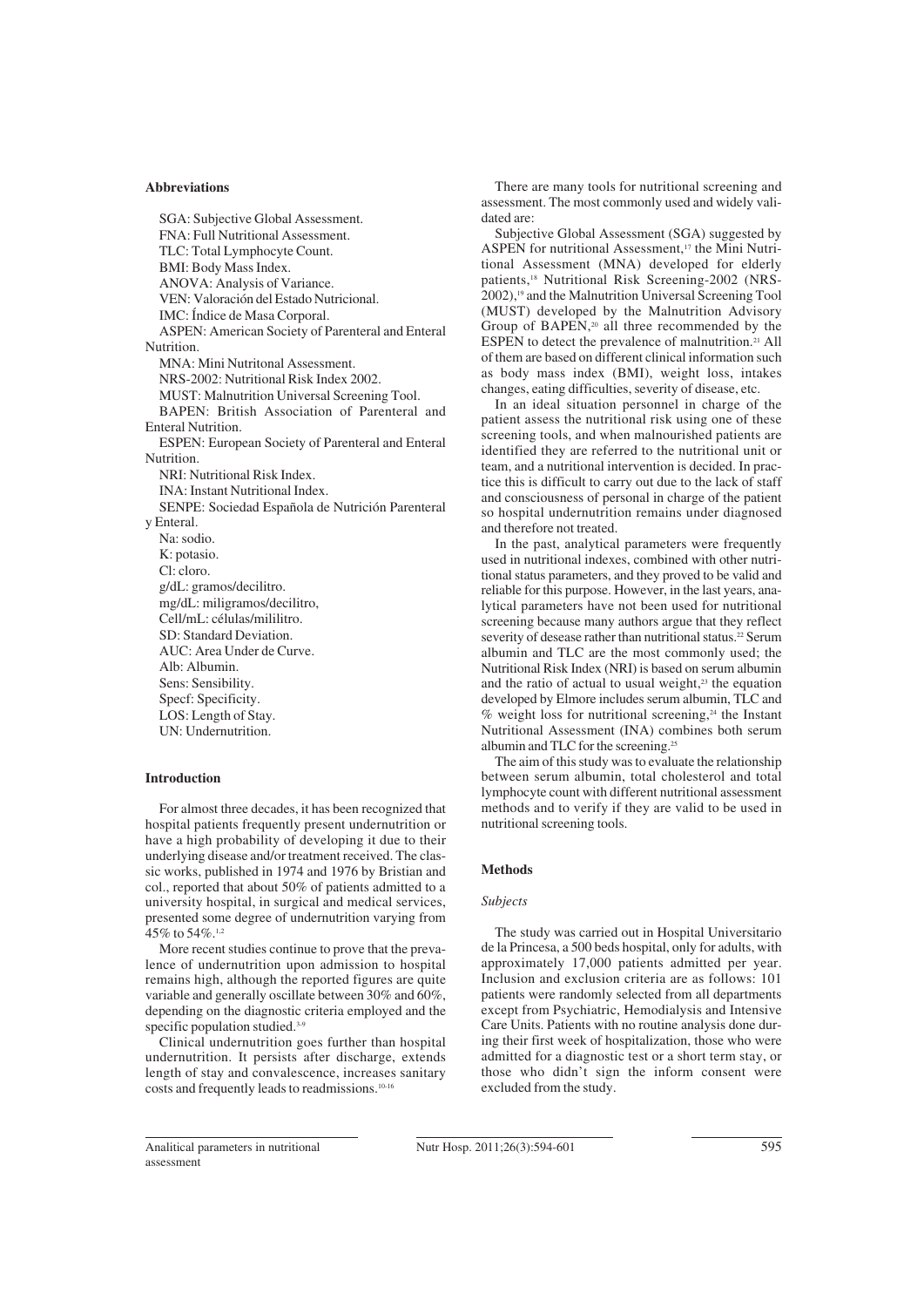| <b>Table I</b><br>Parameters classification according to their deficiency levels |               |             |             |              |  |  |  |
|----------------------------------------------------------------------------------|---------------|-------------|-------------|--------------|--|--|--|
| Deficiency degree                                                                |               |             |             |              |  |  |  |
| Parameter                                                                        | <b>Normal</b> | Light       | Moderate    | Severe       |  |  |  |
| Serum Albumin $(g/d)$                                                            | $3.5 - 4.5$   | $3 - 3.49$  | $2.5 - 2.9$ | < 2.5        |  |  |  |
| Total Cholesterol (mg/dl)                                                        | >180          | 140-180     | 100-139     | ${}_{< 100}$ |  |  |  |
| Total Lymphocyte Count/ml                                                        | >1.600        | 1.200-1.599 | 800-1.200   | < 800        |  |  |  |

#### *Assessments of nutritional state*

Selected patients underwent two different nutritional assessments methods during their first week of hospitalization:

*Subjective Global Assessment* (SGA), is made by a nutritionist of the Dietetic Unit. The SGA assesses nutritional status based on clinical history and physical examination. The history records data related to weight changes in the last six months, modification on diet intakes, presence of gastrointestinal symptoms and functional capacity. The physical examination includes: presence of loss of subcutaneous fat, muscle wasting, ankle oedema and ascites. The exam classifies patients as well nourished, moderately or suspected of being undernourished and severely malnourished.17

*Full Nutritional Assessment* (FNA), is made by a physician of the Dietetic Unit. It is based on the SENPE (Sociedad Española de Nutrición Enteral y Parenteral) protocol for Nutritional Assessment. It includes:

*Anamnesis:* principal diagnose, admission's reason, food allergies and/or intolerances, metabolic disorders, presence of gastrointestinal symptoms, changes on diet intakes, digestive loss, personal records, previous surgeries, treatment.

*Physical examination:* general look/aspect, loss of subcutaneous fat, muscle wasting, oedema, ascites, mucocutaneous lesions and changes in skin appendages.

*Anthropometrics:* Patients were weighed, whenever clinically possible, using the scale available, they were asked about their height and an estimated weight six months prior to admission. Percentage of weight loss was calculated, as well as body mass index (BMI).

This assessment classifies patients as well nourished, moderately or suspected of being malnourished and severely malnourished.

Blood test: includes serum determinations of albumin, total cholesterol, total lyphocyte count, hemogram, pre-albumin, transferrin, iron, lipids profile, serum and urine ions (Na, K, Cl) and hepatic, renal and endocrinemetabolic function.

## *Analytical variables and ranges*

The three parameters analyzed (serum albumin, total cholesterol and total lymphocyte count) are classified according to their normality or deficiency levels in four categories as shown in table I. Serum albumin (g/dL) is used as an indicator of protein reserves,<sup>26-28</sup> total cholesterol (mg/dL) is used as a caloric depletion parameter, $29-30$ and finally, total lymphocyte (Cell/mL) count is used as an indicator of loss of immune defences caused by undernutrition.31-33 Serum albumin and total cholesterol were analyzed by a "Roche Modular Analyzer", and total lymphocyte count was analyzed by a "Roche SYSMES Hematological".

#### *Statistical analysis*

Categorical variables were described as the number of cases and percentages and age with the mean ± standard deviation (SD). The association level between the results of the SGA and the FNA was measured using the Χ<sup>2</sup> Test, and the agreement degree was measured by contingency tables using the kappa index.<sup>34</sup>

The relationship between the three parameters and the nutritional status was measured as follows:

First, an ANOVA test was carried out to test the significance of the difference in the mean levels of albumin, cholesterol and lymphocytes for the three nutritional status evaluated by SGA and FNA.

Second, the probability of a patient being malnourished in the four ranges established for each parameter was calculated using contingency tables. For this analysis, patients were classified as malnourished (if moderately or severely undernorished) or not malnourished (if well nourished).

Third, the relationship between the three parameters and BMI and weight loss was tested by an ANOVA test. BMI was classified into two categories: BMI > or < than 18.5 as these ranges/limits are considered as an indicators of malnutrition, and weight loss was categorized in presence or absence.

Fourth, to compare the malnutrition diagnostic efficacy of the biochemical and immunological parameters studied, different efficacy rates were calculated (sensitivity, specificity, and their corresponding confidence intervals) for the different cut points and the corresponding ROC curves and Kruskall-Wallis tests). SGA was used as the gold standard.

The level of significance was established for a probability of 0.05. All tests were performed using SPSS package *vs.* 13.0.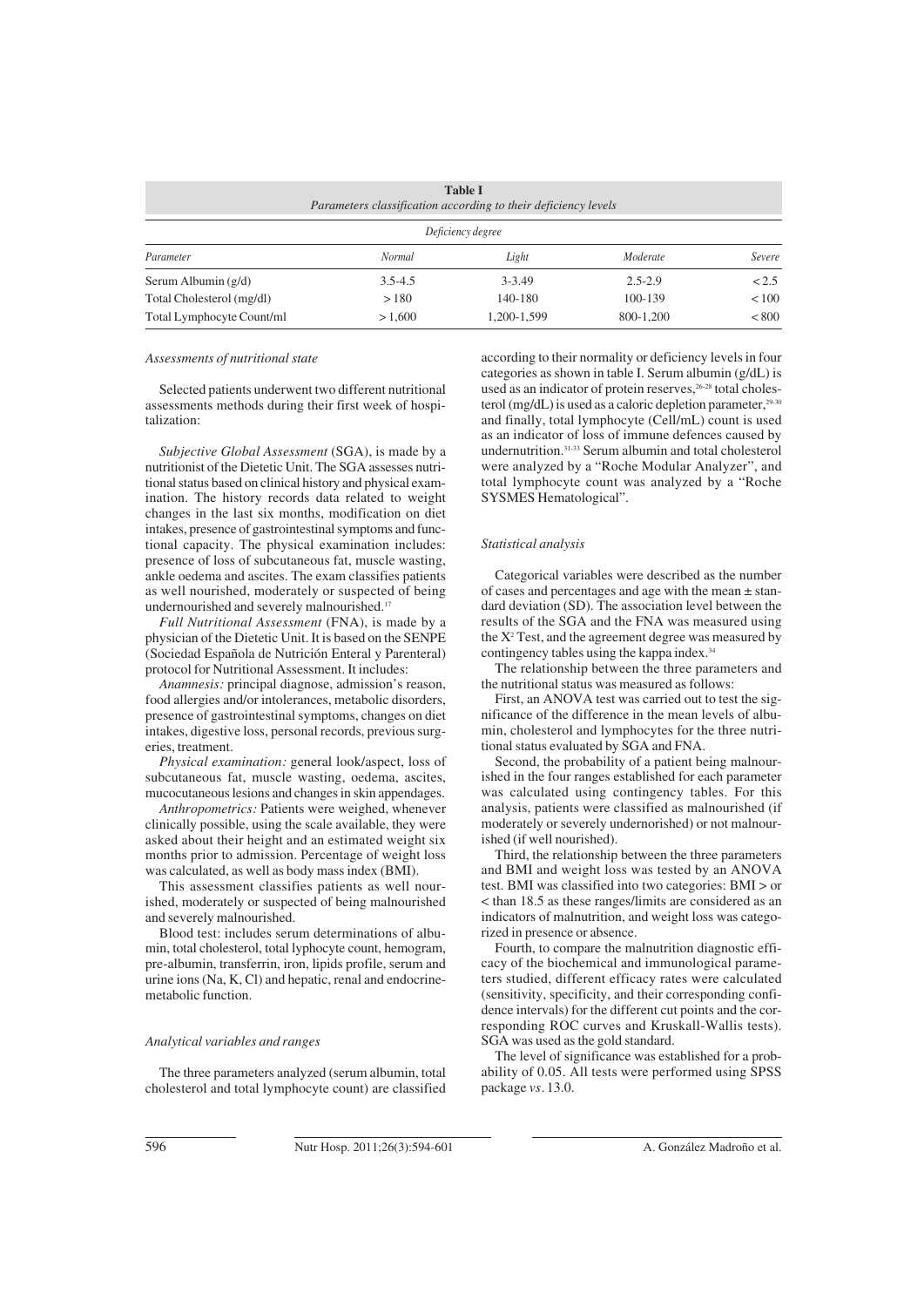| <b>Table II</b><br>Sample description |                       |  |  |  |  |  |
|---------------------------------------|-----------------------|--|--|--|--|--|
| $No$ of patients                      | 101                   |  |  |  |  |  |
| Age (years), mean (SD)                | $68.4 \pm 16.8$       |  |  |  |  |  |
| Males/Females, $n$ (%)                | 42 (41.6)/59 (58.4)   |  |  |  |  |  |
| Internal ward/Surgical ward           |                       |  |  |  |  |  |
| $n(\%)$                               | 80 (79.21)/21 (20.80) |  |  |  |  |  |
| <b>BMI</b>                            |                       |  |  |  |  |  |
| $(n = 96)$ , n $(\%)$                 |                       |  |  |  |  |  |
| $\bullet$ > 25                        | 53 (55.2)             |  |  |  |  |  |
| • $20-25$                             | 24(25)                |  |  |  |  |  |
| $\cdot$ 18.5-20                       | 9(9.4)                |  |  |  |  |  |
| $\cdot$ < 18.5                        | 10(10.4)              |  |  |  |  |  |
| Percentage of weight loss             |                       |  |  |  |  |  |
| $(n = 87)$ , n $(\%)$                 |                       |  |  |  |  |  |
| • No weight loss                      | 47(54)                |  |  |  |  |  |
| $\cdot$ < 5%                          | 7(8.1)                |  |  |  |  |  |
| • 5-10 $%$                            | 15(17.2)              |  |  |  |  |  |
| • > 10 %                              | 18(20.7)              |  |  |  |  |  |

BMI: Body Mass Index.

#### **Results**

## *Subject*

101 patients were studied, most of them hospitalized in medical wards (79.21%). Sample description is shown in table II. Of these patients 5 (4.9%) had no information about BMI, and 14 (13.9%) had none about weight loss. From those with data available, only 18.8% had a BMI lower than 20, and 53.4% had lost weight, and almost 18% had a weight loss greater than 10%.

Nutritional status evaluated by SGA and FNA is shown in table III. Note that the prevalence of undernutrition (moderate and severe) is close to 45% of the patients for both methods. SGA and FNA present a high concordance degree when evaluating undernutrition, as shown by kappa index = 0.787.

Mean levels of the three parameters for the nutritional status evaluated by SGA is shown in table IV. Notice that a decreased trend can be observed for the three of them as the undernutrition degree gets higher, and that this trend is statistically significant in all cases.

The probability of a patient being malnourished gets higher the lower the range for each parameter (table V), and this trend is statistically significant for the three parameters.

When analyzing the relationship of the parameters with BMI and weight loss (table VI), we can observe that some kind of relation exist for the three of them, so that the mean levels of albumin, cholesterol, and TLC are higher for individuals with a BMI > 18.5 or with no weight loss than for those with BMI < 18.5 and some weight loss, but these differences get significant levels only in the case of serum cholesterol.

Sensibility and specificity obtained for the three variables are shown in table VII.

The ROC curve of the albumin shows an area under the curve (AUC) of 0.823 (95% CI 0.740-0.907), the AUC for total cholesterol is 0.790 (95% CI 0.703-0.876) and for TLC is 0.758 (95% CI 0.661-0.855) (fig. 1).

## **Discussion**

From the first studies published about the so called hospital undernutrition<sup>1-3</sup> to the more recent ones,  $6-8$ undernutrition prevalence rates have maintained a considerably high rate. There are multiple causes for that malnutrition, as the illness process itself, the hospitalization, the diagnostic and therapeutical procedures, which very often include fasting and the lack of interest about a patient's nutritional status from the sanitary staff. Prevalence of malnutrition in our hospital is very high according to the SGA and FNA (43.6% and 44.6%) respectively), and these results are consistent with other literature reports.35,36

Another reason for the continuation of these high undernutrition rates might be the lack of quick and cheap nutritional screening tools, applicable periodically to all inpatient populations, to alert about this serious sanitary issue. The aim of a nutritional screen-

|            |               |          | <b>Table III</b><br>Undernutrition degrees as evaluated by SGA and FNA |            |               |
|------------|---------------|----------|------------------------------------------------------------------------|------------|---------------|
|            |               |          |                                                                        | <b>FNA</b> |               |
|            |               | Normal   | Moderate UN                                                            | Severe UN  | Total $n$ (%) |
|            | Normal        | 53       | 4                                                                      | $\theta$   | 57 (56.4)     |
| <b>SGA</b> | Moderate UN   | 3        | 29                                                                     | 3          | 35(34.7)      |
|            | Severe UN     | 0        | $\mathfrak{D}$                                                         |            | 9(8.9)        |
|            | Total $n$ (%) | 56(55.4) | 35(34.7)                                                               | 10(9.9)    | 101           |

UN: undernutrition.

Kappa index = 0.787 (IC: 0.670-0.897).

 $X^2 = 9.82$ ,  $p = 0.0001$ .

Analitical parameters in nutritional assessment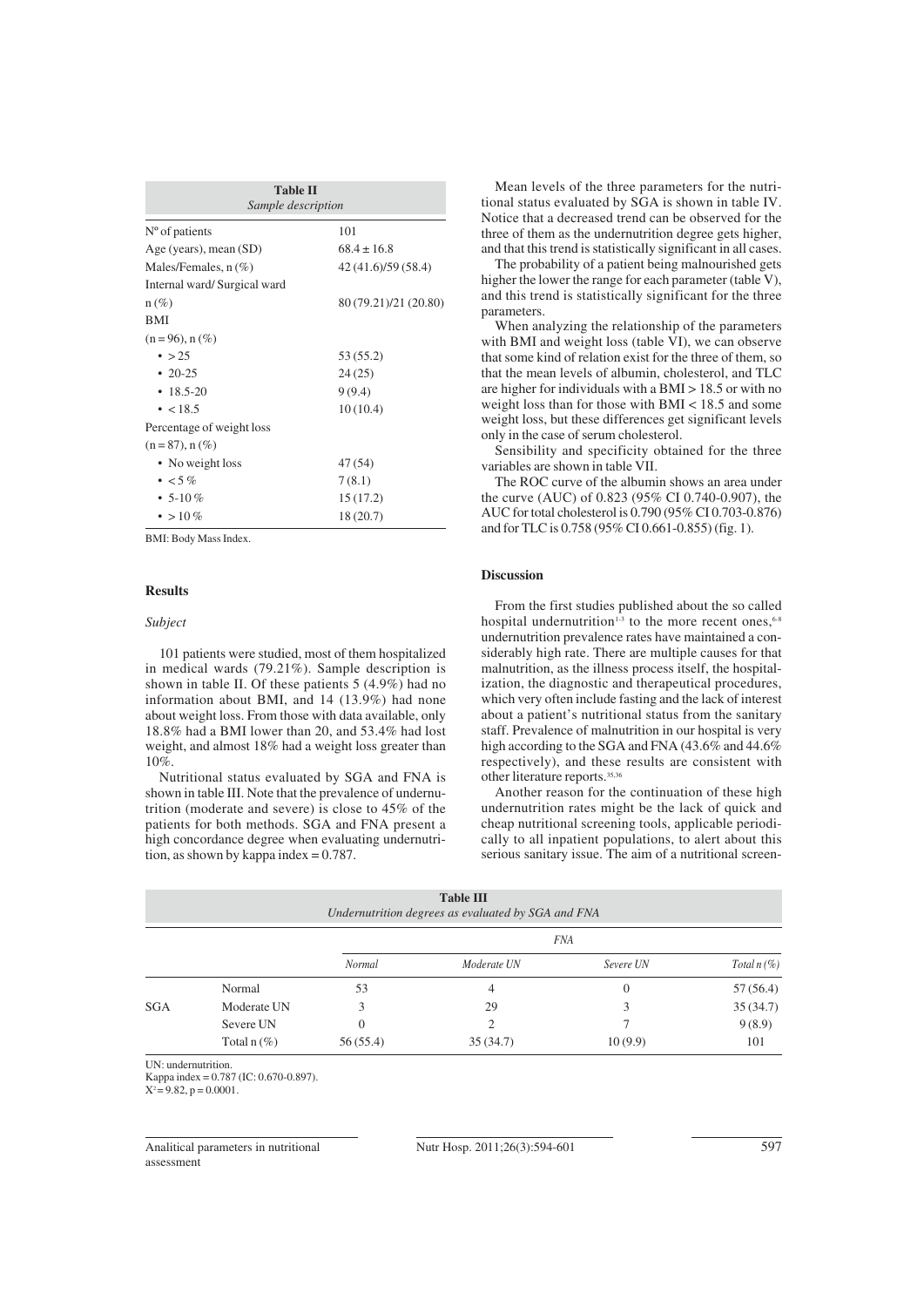| <b>Table IV</b><br>Mean levels of serum albumin, total cholesterol and TLC, for the nutritional status evaluated by SGA and FNA |                              |                           |                        |       |                                    |                            |                         |       |  |
|---------------------------------------------------------------------------------------------------------------------------------|------------------------------|---------------------------|------------------------|-------|------------------------------------|----------------------------|-------------------------|-------|--|
|                                                                                                                                 | Subjective Global Assessment |                           |                        |       | <b>Full Nutritional Assessment</b> |                            |                         |       |  |
|                                                                                                                                 | Normal**<br>$n = 57$         | Moderate UN**<br>$n = 35$ | Severe UN**<br>$n = 9$ | $P^*$ | $Normal**$<br>$n = 56$             | Moderate UN**<br>$n = 3.5$ | Severe UN**<br>$n = 10$ | $p^*$ |  |
| Albumin                                                                                                                         | 3.60(0.44)                   | 3.02(0.44)                | 2.88(0.62)             | 0.000 | 3.66(0.39)                         | 3.00(0.37)                 | 2.73(0.63)              | 0.000 |  |
| Cholesterol                                                                                                                     | 183.4 (61.7)                 | 134.8(33.7)               | 131.1(35.2)            | 0.000 | 182.0(62.4)                        | 142.2(35.5)                | 117.8(32.7)             | 0.001 |  |
| <b>TLC</b>                                                                                                                      | 1,612.5(738.6)               | 1,036.0(518.3)            | 1,013.3(557.5)         | 0.000 | 1,586.2 (744.6)                    | 1,073.1(582.2)             | 1,091.0(480.2)          | 0.001 |  |

\*p value for a linear trend test between the three nutritional degrees.

\*\* Mean ± standard deviation.

UN: Undernutrition.

TLC: Total lymphocyte count.

| <b>Table V</b><br>Probability of a patient being malnourished in the four ranges established for each parameter |                                              |                                             |                                            |            |                                             |                                            |                         |  |
|-----------------------------------------------------------------------------------------------------------------|----------------------------------------------|---------------------------------------------|--------------------------------------------|------------|---------------------------------------------|--------------------------------------------|-------------------------|--|
|                                                                                                                 |                                              | SGA                                         |                                            |            | <i>FNA</i>                                  |                                            |                         |  |
| Variable                                                                                                        | Range                                        | No UN<br>$n(\%)$                            | UN<br>$n(\%)$                              | P<br>value | No UN<br>$n(\%)$                            | UN<br>$n(\%)$                              | $\overline{P}$<br>value |  |
| Albumin $(g/dL)$                                                                                                | > 3.5<br>$3 - 3.49$<br>$2.5 - 2.99$<br>< 2.5 | 37(88.1)<br>15(44.1)<br>5(26.3)<br>0(0)     | 5(11.9)<br>19(55.9)<br>14(73.7)<br>6(100)  | 0.000      | 38(90.5)<br>16(47.1)<br>2(10.5)<br>0(0)     | 4(9.5)<br>18(52.9)<br>17(89.5)<br>6(100)   | 0.000                   |  |
| Cholesterol (mg/dL)                                                                                             | >180<br>140-179<br>100-139<br>< 100          | 37(88.1)<br>15(44.1)<br>5(26.3)<br>0(0)     | 5(11.9)<br>19(55.9)<br>14(73.7)<br>6(100)  | 0.000      | 24(82.8)<br>22(53.7)<br>9(40.9)<br>1(11.1)  | 5(17.2)<br>19(46.3)<br>13(59.1)<br>8(88.9) | 0.000                   |  |
| TLC (Cell/mL)                                                                                                   | >1.600<br>1,200-1,599<br>800-1,199<br>< 800  | 26(81.3)<br>14(73.7)<br>12(36.4)<br>5(29.4) | 6(18.8)<br>5(26.3)<br>21(63.6)<br>12(70.6) | 0.000      | 25(78.1)<br>12(63.2)<br>14(42.4)<br>5(29.4) | 7(21.9)<br>7(36.8)<br>19(57.6)<br>12(70.6) | 0.000                   |  |

SGA: Subjective Global Assessment.

FNA: Full Nutritional Assessment.

UN: Undernutrition.

ing is to identify malnourished patients, or those at risk of malnutrition, who will need a further and more complete nutritional assessment, in order to start a nutritional support as soon as possible, if needed. This screening should be simple and applicable to all inpatients until the clinic process has finished/ is over (illness, hospitalization, therapy and complications).

The usefulness of the analytical parameters for nutritional screening has been widely discussed. In the past, they were commonly used for this purpose, combined with other analytical information (IRN, IPN, etc.). In the last years they have been replace by nutritional screening tools based only on clinical information such as the SGA (recommended by the ASPEN), the NRS-2002 (recommended by ESPEN) and the MUST (BAPEN). Nevertheless, all of these tools must be done through a direct interview and examination of the patient; therefore, they can hardly be applied to all inpatients and repeated during the hospital stay, so that this aspiration of the Council of Europe<sup>37</sup> and the  $ESPEN<sup>21</sup>$  considerably elevates staff numbers and time requirements.

The main reason for not using the analytical parameters in nutritional screening is that some authors made objections to these parameters as indicators of nutritional status when present in illness or aggressive treatment. For this reason, we wanted to study the behavior of the analytical parameters, specifically in these situations.

The three analytical parameters analyzed in this study have been selected among those more frequently used in clinical practice, to indicative the patient´s nutritional balance. The three of them show a good association with the nutritional status assessed by the SGA and FNA, so that as the levels of each one of the parameters get lower the patient's undernutrition degree gets higher, as can be observed in tables IV and V.

The dynamics of the cut points adjust to what would be expected (table VII). The three parameters show a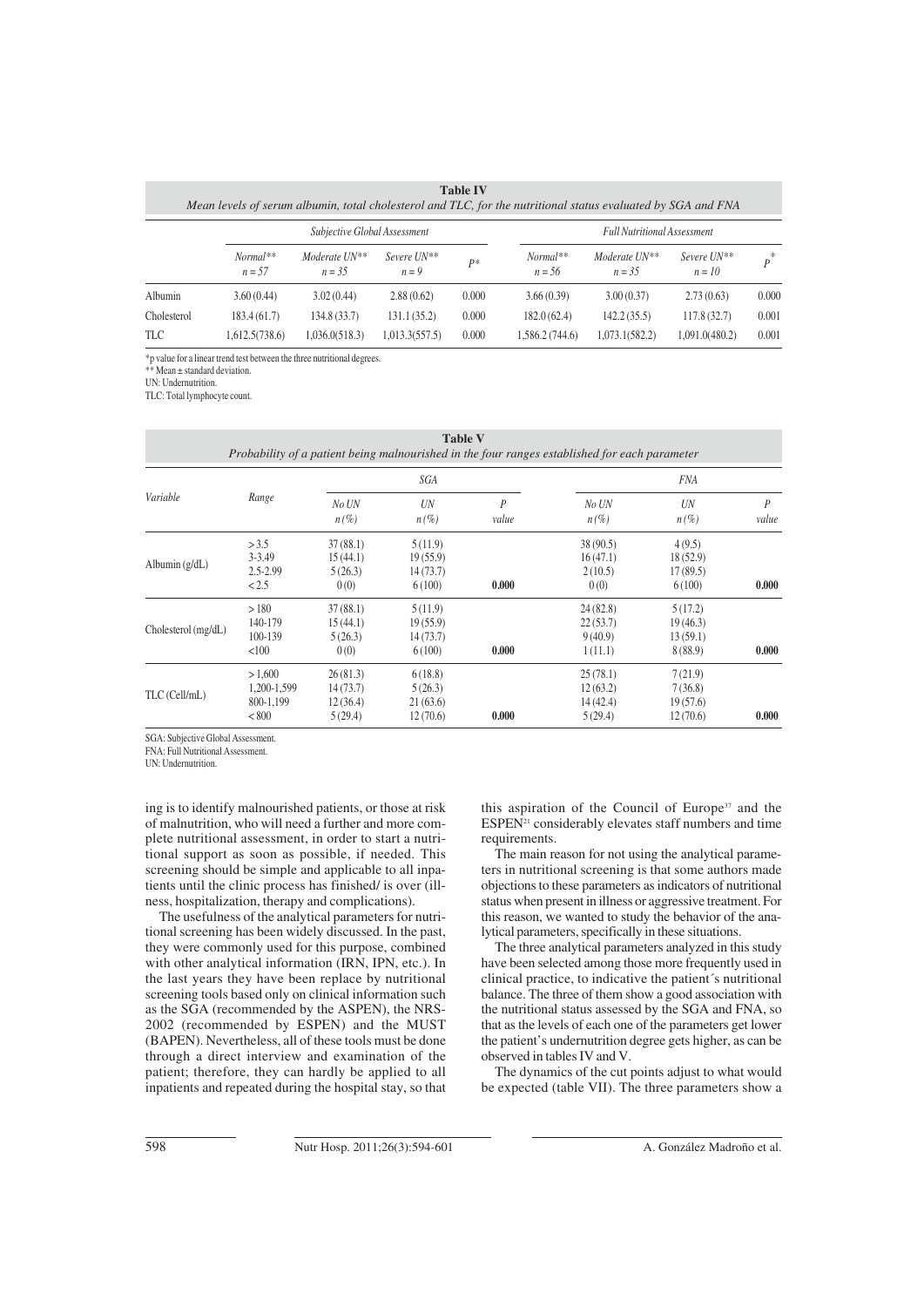| <b>Table VI</b>                                                                                               |
|---------------------------------------------------------------------------------------------------------------|
| Differences in the mean levels of albumin, cholesterol and TLC in groups of BMI ( $\ge$ 18.5) and weigth loss |
| ( <i>presence</i> /absence of weight loss)                                                                    |

| Parameter                              | Groups of BMI                                            |                                                            |                         | Groups of weight loss                                    |                                                            |                         |
|----------------------------------------|----------------------------------------------------------|------------------------------------------------------------|-------------------------|----------------------------------------------------------|------------------------------------------------------------|-------------------------|
|                                        | BMI > 18.5<br>$X \pm SD$                                 | BMI < 18.5<br>$X \pm SD$                                   | value                   | Presence                                                 | Absence                                                    | value                   |
| Albumin $(g/dL)$<br>Cholesterol<br>TLC | $3.35 \pm 0.55$<br>$165.5 \pm 58.9$<br>$1.369 \pm 713.4$ | $3.17 \pm 0.64$<br>$129.4 \pm 29.1$<br>$1.265.5 \pm 698.9$ | 0.352<br>0.074<br>0.678 | $3.44 \pm 0.52$<br>$179.7 \pm 65.6$<br>$1.476.3 \pm 755$ | $3.26 \pm 0.60$<br>$141.5 \pm 41.3$<br>$1.271.2 \pm 629.4$ | 0.155<br>0.002<br>0.184 |

| <b>Tabla VII</b><br>Efficacy Rates of the three variables* |            |       |                 |        |                 |  |  |
|------------------------------------------------------------|------------|-------|-----------------|--------|-----------------|--|--|
|                                                            | Cut points | Sens. | CI              | Specf. | CI              |  |  |
|                                                            | > 3.5      | 0.89  | $(0.79 - 0.98)$ | 0.65   | $(0.53 - 0.77)$ |  |  |
| Serum Albumin (g/dL)                                       | >3         | 0.45  | $(0.31 - 0.60)$ | 0.91   | $(0.84 - 0.99)$ |  |  |
|                                                            | >2.5       | 0.14  | $(0.03 - 0.24)$ |        | $(1-1)$         |  |  |
|                                                            | >180       | 0.93  | $(0.86 - 1.01)$ | 0.46   | $(0.33 - 0.59)$ |  |  |
| Total Cholesterol (mg/dL)                                  | >140       | 0.48  | $(0.33 - 0.62)$ | 0.82   | $(0.73 - 0.92)$ |  |  |
|                                                            | >100       | 0.18  | $(0.07 - 0.30)$ | 0.98   | $(0.95-1.02)$   |  |  |
|                                                            | >1.600     | 0.86  | $(0.76 - 0.97)$ | 0.46   | $(0.33 - 0.59)$ |  |  |
| TLC (Cell/mL)                                              | >1.200     | 0.75  | $(0.62 - 0.88)$ | 0.70   | $(0.58 - 0.82)$ |  |  |
|                                                            | > 800      | 0.27  | $(0.14 - 0.40)$ | 0.91   | $(0.84 - 0.99)$ |  |  |

\*Prevalence of malnutrition 44%, as evaluated by SGA.

CI: Confidence Interval

Sens: sensibility.

Specf: specificity.

considerably high sensitivity in the first cut point, and it is the albumin that, at this point, shows the maximum specificity (Alb  $\ge$  3,5, sens = 0.89, spcf = 0.65). Total cholesterol and total lymphocyte count present, at that point, a much lower specificity value (0.46 in both cases). As it would be expected sensibility lowers for the three variables as the cut points go to lower values, and specificity increases to 1 in the case of albumin  $\ge$ 2.5 mg/dL. The choice of any of the cut points will depend upon how these parameters will be used.

As it can be observed in figure 2, the three parameters show a wide area under the curve (AUC), which indicates that their precision in detection of undernutrition is good.

Many authors reject albumin as an indicator of nutritional status, due to its long midlife (20 days). In clinical practice that midlife shortens immediately depending upon the seriousness of the clinical process. A hemorrhage or lymphorrhage can cause a dramatical decrease in minutes of the albumin level, as it falls in hours in a surgery or a chemotherapy or steroid treatment. Another reason to reject the use of albumin, is that serum albumin levels can be affected by many factors other than malnutrition such as inflammation, some drugs (corticosteroids, insulin, thyroid hormone, etc.) renal and liver disease, all of which result in a low sensitivity and specificity to changes on nutritional intake.38 Many studies have demonstrated the predictive value of hypoalbuminemia for morbidity, mortality, increase of LOS (length of stay) and costs.26-28 Therefore, hipoalbuminemia is often considered as an indicator of the illness severity rather than the nutritional status. However, there is an indirect relationship between inflammation (and the consequent hypoalbuminemia) with nutritional status. Inflammation contributes to an increase in net protein loss caused by catabolism, and also induces anorexia, reducing the probability that a patient will get an adequate intake to his requirements, thus accelerating the undernutrition process.39 In the present study, we have found a direct and significant relationship between serum albumin and nutritional status, which agrees with other literature reports.40-42 For this reason, even though serum albumin can be affected by many others non nutritional factors (illness, hospitalization or therapeutical treatments) it presents a strong relationship with nutritional status, and therefore it can not be ruled out for use in nutritional screening.

In this study, we suggest total cholesterol as an indicator of the patient's energetic reserves,<sup>29,30</sup> as the illness and therapeutical procedures frequently compromise the patient's caloric balance. When the patient presents a caloric malnutrition, a weight loss and a drop in the BMI are observed. In our clinic experience we have observed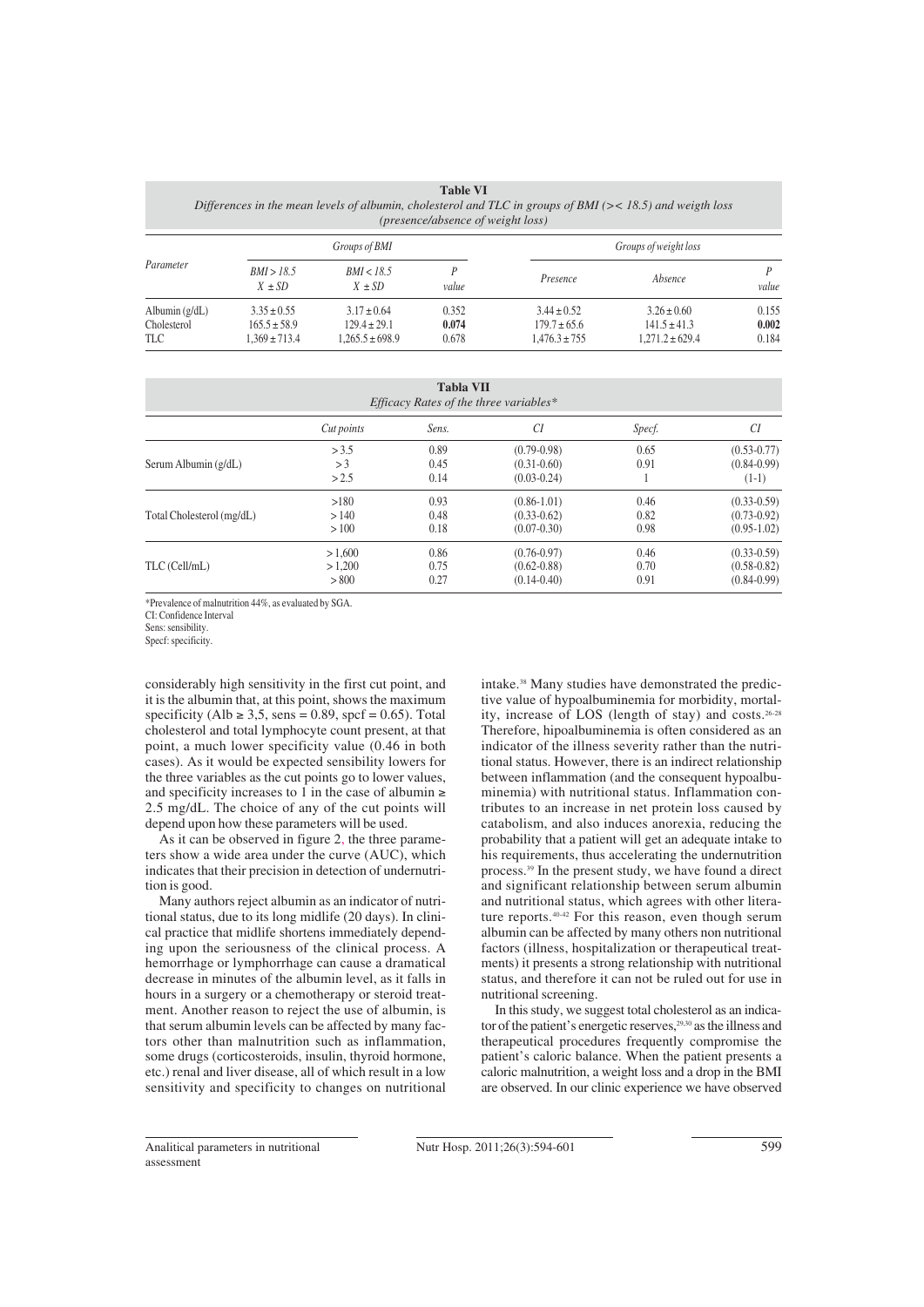

*Fig. 1.—Body fat percentage estimated by bioelectrical impedance analysis and Segal equation et al (1988) by body mass index (overweight vs obesity).*

how serum cholesterol lowers at caloric depletion, even before a weight loss or other anthropometrical changes can be observed. We have found a relationship between total cholesterol and BMI and the percentage of weight loss (table VI), which would confirm its usefulness as an indicator of the patient's caloric reserves.

Undernutrition induces immunological changes, such as a drop in total lymphocyte count, which increases frequency and severity of infection. This accounts for much of the morbidity and mortality associated with malnutrition. Total lymphocyte count has been suggested as a useful indicator of the nutritional status and outcomes, and it is quickly done and appropriate for all age groups.31-33

BMI is frequently used as an indicator of a patient's nutritional status, considering lack of undernutrition if  $BMI > 20$ . We think that BMI itself is not a good indicator of nutritional status. When analyzing the results obtained in the present study, it can be observed that 80.2% of patients have a BMI > 20, and only 10,4% have a BMI < 18, while the prevalence of undernutrition found by SGA is 44%. Results concerning percentage of weight loss are closer to the prevalence of undernutrition in our study, since 46% of the patients referred lost weight. Therefore, SGA is more useful than BMI to detect undernutrition, These results are in agreement with other studies.<sup>43</sup>

Apart from their sensibility and specificity rates, a remarkable advantage of the analytical parameters for nutritional screening is that they are already available in every patient's clinical file, this information is obtained at admission, during the hospital stay and during treatment. When planning the use of nutritional screening parameters, one must go to the clinical data bases to retrieve the information. Specific software could be utilized by clinicians to obtain nutritional risk measurements. The need for further nutritional assessment and/or needed intervention would be immediately determine. Depending on the result of the screening´s result, further nutritional assessment and early and adequate nutritional intervention can be done.

## **Conclusions**

Analytical parameters analyzed in this study show a statistically significant relationship with the nutritional status evaluated by SGA and FNA. Total cholesterol correlates with BMI and percentage of weight loss, and therefore it can be consider as an indicator of caloric undernutrition. The results obtained in the present study support the use of the analytical parameters in computer screening tools for the early detection of undernutrition.

For these reasons, we propose bringing back the use of analytical parameters along with computer tools for automatic screening of patient undernutrition. With the computer tools it is possible to reach a larger number of patients during their entire clinical process. The tools permit quick and easy detection of variations during treatment as well as patient complications. What we propose would result in saving of money, personnel, and time for the hospital. In addition to its efficiency, this approach would be more patient friendly.

#### **Acknowledgments**

Our acknowledgments to:

Ana Diaz, Clinical Analysis Section Chief and Central Clinical Laboratory and Informatics Coordinator, for her invaluable help facilitating the availability of analytical data necessary for the study.

Guillermo Fernandez. Medical expert systems, always attentive to improving the care quality for our patients.

VEGENAT, SA. For their continued support for our research in the early detection of hospital malnutrition.

#### **References**

- 1. Bristian BR, Blackburn GL, Hallowell E, Heddle R. Protein status on general surgical patients. *JAMA* 1974; 230: 858-860.
- 2. Bristian BR, Blackburn GL, Vitale J, Cochran D, Naylor J. Prevalence of malnutrition in general medical patients. *JAMA* 1976; 235: 1567-1570.
- 3. Kamath SK, Lawer M, Smith AE, Kalat T, Smith AR. Hospital malnutrition: a 33-hospital screening study. *J Am Diet Assoc* 1986; 86: 203-6.
- 4. McWhirter JP, Pennington CR. Incidence and recognition of malnutrition in hospital. *BMJ* 1994; 308: 945-8.
- 5. Corish CA, Kennedy NP. Protein-energy undernutrition in hospital in-patients. *Br J Nutr* 2000; 83: 575-91.
- 6. Waitzberg DL, Caiaffa WT, Correira MI. Hospital malnutrition: the Brazilian national survey (IBRANUTRI): a study of 4000 patients. *Nutrition* 2001; 17: 573-80.
- 7. Fettes SB, Davison HI, Richardson RA, Pennington CR. Nutritional status os elective gastrointestinal surgery patients preand post-operatively. *Clin Nutr* 2002; 21: 249-254.
- 8. Lamb CA, Parr J, Lamb EI, Warren MD. Adult malnutrition screening, prevalence and management in a United Kingdom hospital: cross-sectional study. *Br J Nutr* 2009; 102 (4): 571-5.
- 9. Coelho AK, Rocha FL, Fausto MA. Prevalence of undernutrition in elderly patients hospitalized in a geriatric unit in Belo Horizonte, MG, Brazil. *Nutrition* 2006; 22 (10): 1005-11.
- Anderson CF, Moxness K, Meisser J, Burrit MF. The sensitivity and specificity of nutrititon-related variables in relationship